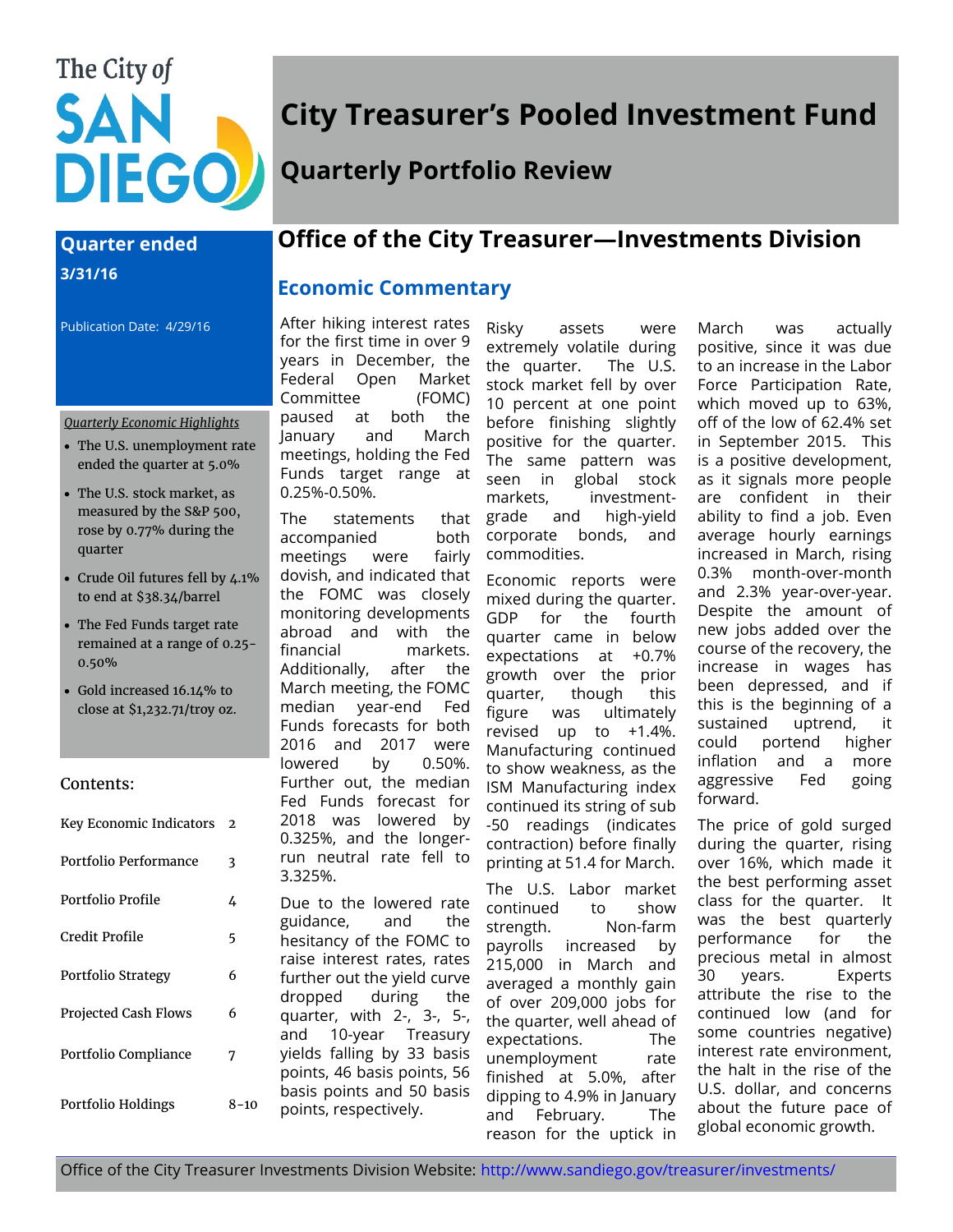#### **Hot Topic Corner— Less Than Zero**

Even though the FOMC raised interest rates at the December meeting, there has been a lot of speculation about the possibility of them instituting a negative interest rate policy in the next year or two.

While just conjecture at this point, such talk is not without merit. After all, the FOMC has swung to a more dovish tone recently, and the possibility of further rate increases, based on market-implied probabilities, has been decreasing lately. Add to that the very real possibility of the U.S. economy entering recession in the next few years. With rates still so

**Key Economic Indicators**

low, it would only take two 25 basis point cuts to bring the Fed Funds rate into negative territory.

A negative rate policy is also not without precedent, with five central banks around the world having lowered rates below the zero bound. The FOMC itself has studied the feasibility and potential ramifications of instituting negative rates, according to a staff memo from August 2010.

There are several important questions regarding negative rates in the U.S. The first is whether it would be legal. In the above-referenced memo, the Fed indicated that more staff analysis

would be required to determine whether the Federal Reserve Act permits negative rates.

The second, and more important question, is whether it would work. So far, negative rates have yet to lift any of the economies utilizing them out of the deflationary environment in which they're currently mired.

Part of the reason for the ineffectiveness of a negative rate policy is the fact that at some point, when rates go low enough, institutions and people will start hoarding cash. This has already begun in places like Switzerland and Japan, where demand for

high-denomination bills has skyrocketed.

Sure enough, Keynesian economists and central bankers have begun to speak out against cash. None other than former Treasury Secretary Larry Summers has recommended the U.S. stop printing \$100 bills, using the excuse that they're mainly used to facilitate criminal activity. However, this is a very transparent ploy to prevent the hoarding of cash in the event of negative rates here in the U.S., which would force people to either lose a portion of their money every month, invest in risky assets, or spend the cash.

#### **(continued on page 10)**

| <b>Indicator</b>                        | <b>Period</b> | <b>Report</b><br><b>Current</b> | <b>As Reported</b><br><b>Last Quarter</b> | <b>Difference</b>     |
|-----------------------------------------|---------------|---------------------------------|-------------------------------------------|-----------------------|
| <b>Federal Funds Rate</b>               | 3/16/2016     | $0.25 - 0.50%$                  | $0 - 0.25%$                               | 0.00%                 |
| Consumer Price Index (MoM)              | <b>MAR</b>    | 0.1%                            | $(0.1\%)$                                 | 0.2%                  |
| Consumer Price Index (YoY)              | <b>MAR</b>    | 0.9%                            | 0.7%                                      | 0.2%                  |
| Producer Price Index (MoM)              | <b>MAR</b>    | $(0.1\%)$                       | $(0.2\%)$                                 | 0.1%                  |
| Producer Price Index (YoY)              | <b>MAR</b>    | $(0.1\%)$                       | $(1.0\%)$                                 | 0.9%                  |
| Durable Goods Orders                    | <b>MAR</b>    | 0.8%                            | $(5.1\%)$                                 | 5.9%                  |
| ISM (Manufacturing)                     | <b>MAR</b>    | 51.8                            | 48.2                                      | 3.6                   |
| ISM (Non-manufacturing)                 | <b>MAR</b>    | 54.5                            | 55.3                                      | (0.8)                 |
| <b>Retail Sales</b>                     | <b>MAR</b>    | $(0.3\%)$                       | $(0.1\%)$                                 | (0.2%)                |
| Unemployment Rate                       | <b>MAR</b>    | 5.0%                            | 5.0%                                      | 0.0%                  |
| Change in Non-farm Payrolls             | <b>MAR</b>    | 215,000                         | 292,000                                   | (77,000)              |
| Consumer Confidence (Univ. of Michigan) | APR(P)        | 89.7                            | 93.3                                      | (3.6)                 |
| <b>Existing Home Sales</b>              | <b>MAR</b>    | 5.33(mil)                       | 5.46(mil)                                 | (0.13)(mil)           |
| New Home Sales                          | <b>MAR</b>    | $0.511$ (mil)                   | $0.544$ (mil)                             | (0.033)(mil)          |
| <b>Housing Starts</b>                   | <b>MAR</b>    | $1.089$ (mil)                   | $1.149$ (mil)                             | $(0.060)(\text{mil})$ |
| Median Home Price (existing) [EHSLMP]   | <b>MAR</b>    | \$224,300                       | \$226,000                                 | ( \$1,700)            |
| NYMEX WTI CRUDE OIL (barrel)            | 3/31/16       | \$38.34                         | \$37.04                                   | \$1.30                |
| S&P 500 Stock Index                     | 3/31/16       | 2059.74                         | 2043.94                                   | 15.8                  |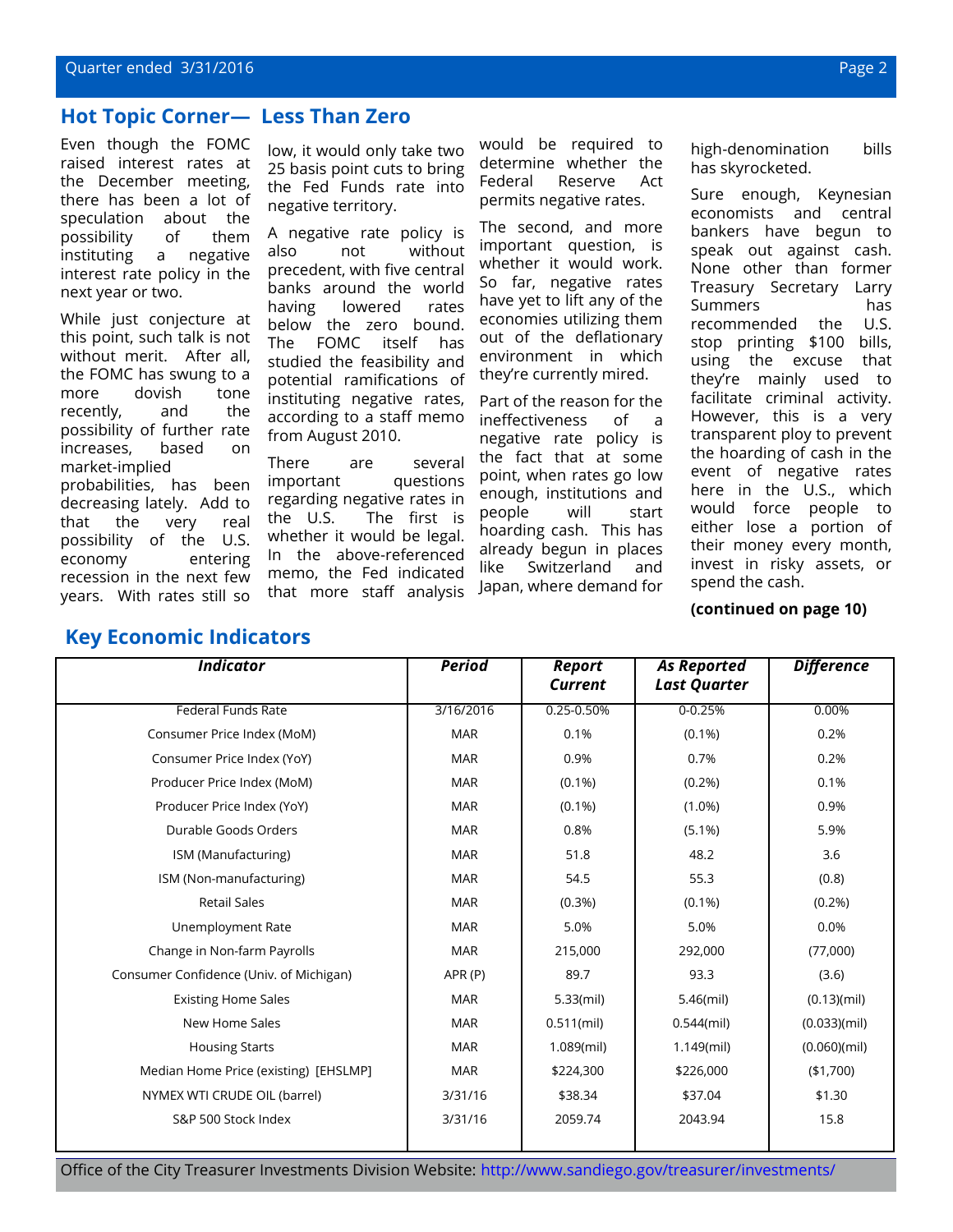#### **Portfolio Performance**

The Core Portfolio underperformed its benchmark, the Bank of America Merrill Lynch 1-3 year Treasury Index, posting a return of 0.867% versus index performance of 0.905% during the quarter.

Chart 1 shows a yield curve that bull flattened during the quarter, as longer maturity securities decreased in yield more than shorter maturity securities. This was mainly due to dovish comments by the FOMC at both the January and March meetings.

As we were short duration versus the index while rates decreased, "Effective Duration Effect" subtracted 7.1 basis points of

performance versus the index.

"Non-parallel Duration Effect" added 3.3 basis points of performance versus the index. This can be attributed to the portfolio overweights in the 6-month and 5-year parts of the yield curve adding more to performance than underweights in the 1-, 2-, and 3-year areas subtracted.

"Selection Effect" added 2.5 basis points of performance versus the index, as our securities as a whole outperformed index securities.

"Roll Effect" subtracted 2.2 basis points of performance versus the index due to the underweight positions in the 1– through 3-year parts of the yield curve.

"Income Effect" and "Amortization Effect" offset each other once again due to the portfolio being

underweight in higher coupon securities versus the index. While there was less coupon income than the index, there was also less amortization of price towards par than in the index.



**Chart 1: U.S. Treasury Yield Curve 12/31/15 - 3/31/16 (Source: Bloomberg)**

#### **Returns**

The City's Total Pooled Investment Fund is split into two portfolios. A Liquidity portfolio, which is short-term in nature and managed on an Earned Income Yield basis, and a Core portfolio, which is longer in maturity (0-5 years) and managed on a total-return basis versus an index (Bank of America Merrill Lynch (BAML) 1-3 Year Treasury Index).

|                                        | Q1 2016 | Q4 2015 | Q3 2015 | <b>FYTD 2016</b> | 1 Year | 3 Year |  |  |
|----------------------------------------|---------|---------|---------|------------------|--------|--------|--|--|
| <b>Total Pooled Investment</b><br>Fund | 0.75%   | 0.75%   | 0.69%   | 0.73%            | 0.69%  | 0.55%  |  |  |
| <b>Core Portfolio</b>                  | 0.89%   | 0.94%   | 0.88%   | 0.90%            | 0.88%  | 0.70%  |  |  |
| <b>Liquidity Portfolio</b>             | 0.50%   | 0.36%   | 0.27%   | 0.39%            | 0.34%  | 0.29%  |  |  |

#### Earned Income Yield\*

| <b>Total Return-Core Portfolio</b>              |                                                                        |            |       |       |       |            |  |  |  |  |
|-------------------------------------------------|------------------------------------------------------------------------|------------|-------|-------|-------|------------|--|--|--|--|
|                                                 | <b>FYTD 2016</b><br>3 Year*<br>Q1 2016<br>Q4 2015<br>1 Year<br>Q3 2015 |            |       |       |       |            |  |  |  |  |
| <b>Core Portfolio</b>                           | 0.87%                                                                  | (0.33%)    | 0.32% | 0.85% | 0.99% | 0.76%      |  |  |  |  |
| <b>BAML 1 - 3 Year Treasury</b><br><b>Index</b> | 0.91%                                                                  | $(0.44\%)$ | 0.31% | 0.77% | 0.92% | 0.77%      |  |  |  |  |
| <b>Difference</b>                               | $(0.04\%)$                                                             | 0.11%      | 0.01% | 0.08% | 0.07% | $(0.01\%)$ |  |  |  |  |

\*Annualized Returns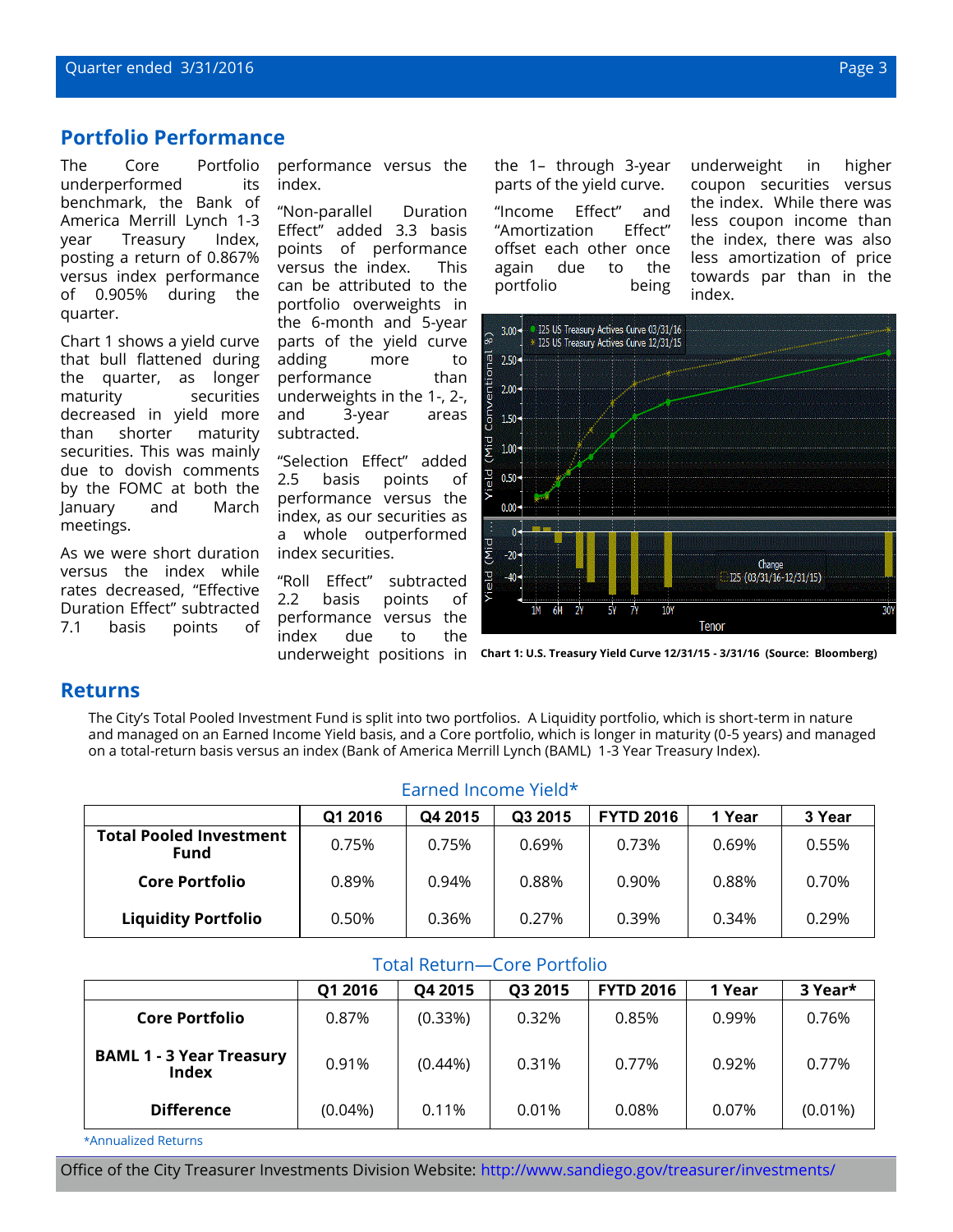## **Portfolio Profile and Profile as of March 31, 2016**

|                                   | Liquidity     | Core            |
|-----------------------------------|---------------|-----------------|
| Portfolio Size*                   | \$823,949,279 | \$1,382,286,445 |
| % of total pool                   | 37.35%        | 62.65%          |
| Portfolio Duration**              | 0.313         | 1.680           |
| Index Duration**                  | 0.370         | 1.888           |
| % of index                        | 84.60%        | 88.98%          |
| Weighted Average Days to Maturity | 121.05        | 713.47          |

\* Book Value \*\* Macaulay's Duration for the Liquidity Portfolio and Effective Duration for the Core Portfolio Note: Portfolio durations do not include the effect of trades settling over month end.



## **Asset Allocation**

## **Pool Maturity Distribution**

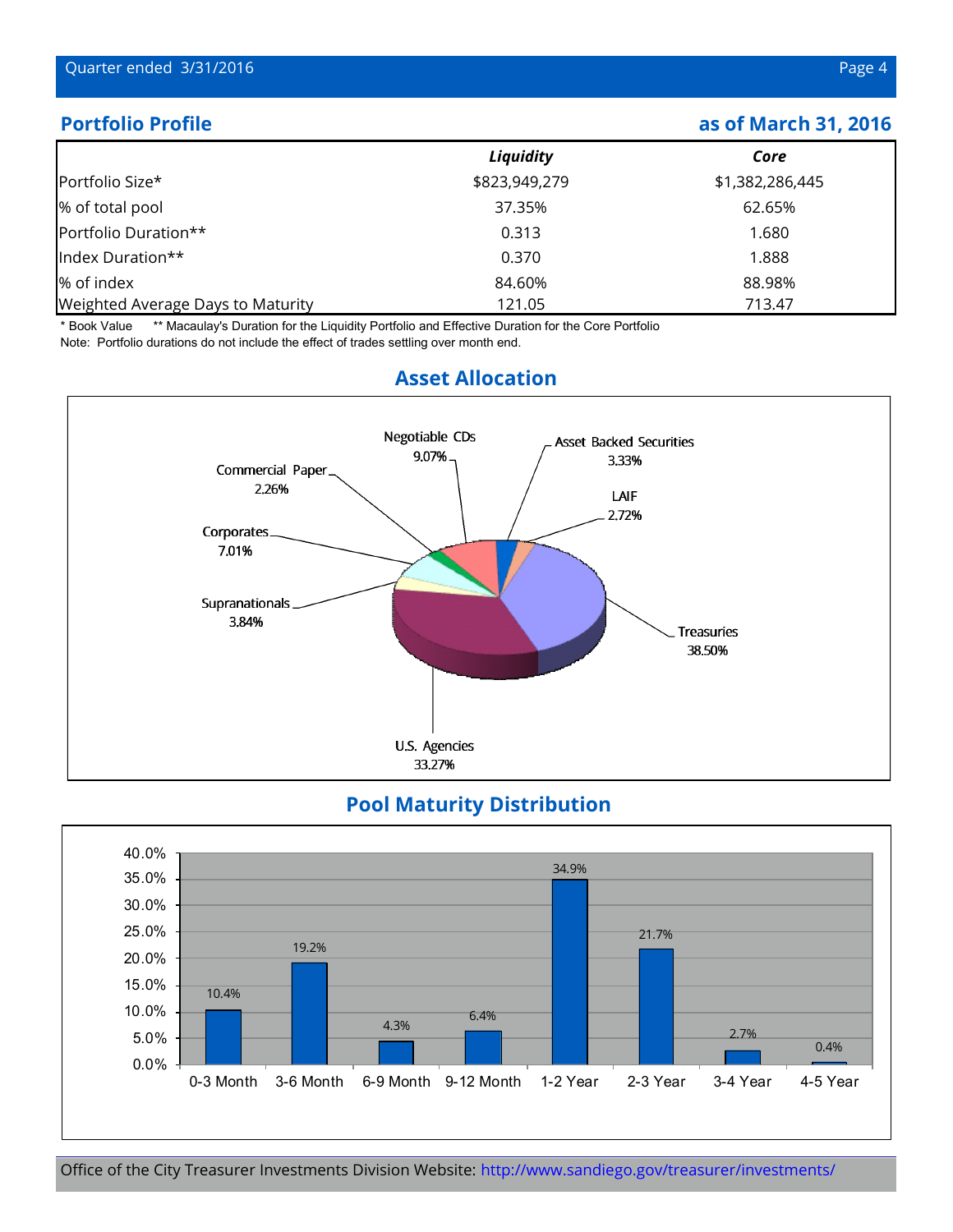## **Credit Profile 2016 as of March 31, 2016**

## **Credit Ratings**

## **Top Issuer Exposures**

| <b>Ratings Buckets</b>                                                                                    | % of Portfolio | Issuer                             | % of Portfolio |
|-----------------------------------------------------------------------------------------------------------|----------------|------------------------------------|----------------|
| U.S. Treasury (AAA)                                                                                       | 38.50%         | U.S. Treasury                      | 38.50%         |
| Agencies (AAA)                                                                                            | 33.27%         | Freddie Mac                        | 10.64%         |
| AAA/A1                                                                                                    | 19.18%         | Fannie Mae                         | 8.83%          |
| AΑ                                                                                                        | 2.66%          | lFederal Farm Credit Bank          | 7.91%          |
| Α                                                                                                         | 3.67%          | Federal Home Loan Bank System      | 5.89%          |
| <b>Below A</b>                                                                                            | $0.00\%$       | Int'l Bank for Recon & Development | 2.71%          |
|                                                                                                           |                | Wells Fargo Bank NA                | 1.90%          |
| All Commercial Paper is rated A1 or A1+ and is included in the<br>AAA/A1 bucket                           |                | Svenska Handelsbanken NY           | 1.13%          |
|                                                                                                           |                | Skandinaviska Enskilda Banken NY   | 1.13%          |
| All Negotiable Certificates of Deposit are rated A1 or A1+ and are<br>included in the AAA/A1 bucket       |                | Toronto-Dominion Bank NY           | 1.13%          |
|                                                                                                           |                | Bank of Nova Scotia/Houston        | 1.13%          |
| Repurchase agreements are not included, though they are<br>collateralized at 102% by AAA-rated collateral |                | Royal Bank of Canada NY            | 1.13%          |
| LAIF and money market funds are not included                                                              |                | Rabobank Nederland NY              | 1.13%          |
|                                                                                                           |                | Swedbank NY                        | 1.13%          |
| Municipal securities not included in above chart as they are rated on<br>a municipal rating scale         |                | Inter-American Development Bank    |                |
|                                                                                                           |                | Toyota Motor Credit Corp.          | 1.13%          |

## **Pooled Investment Fund Corporate Issuers**

|                                  |                |                |                | 5yr        |           |               |           |            |
|----------------------------------|----------------|----------------|----------------|------------|-----------|---------------|-----------|------------|
|                                  |                |                | Egan-          | <b>CDS</b> | $Q/Q$ %   | <b>Equity</b> | $Q/Q$ %   | Longest    |
| <b>Issuer</b>                    | Moody's        | S&P            | Jones          | level      | $change$  | <b>Price</b>  | change    | maturity   |
| Apple Inc.                       | Aa1            | AA+            | AA             | 29.79      | 23.79%    | \$108.99      | 3.54%     | 1,058 days |
| <b>Bk of Nova Scotia Houston</b> | $P-1$          | $A-1$          | A1             | N/A        | N/A       | \$48.86       | 20.82%    | 92 days    |
| <b>Berkshire Hathaway Inc.</b>   | Aa2            | AA             | AA+            | 86.66      | 28.37%    | \$231,450.00  | 7.91%     | 652 days   |
| <b>Cisco Systems Inc.</b>        | A1             | AA-            | AA             | 32.35      | 0.37%     | \$28.47       | 4.82%     | 1,065 days |
| <b>General Electric Co.</b>      | $P-1$          | $A-1+$         | $A1+$          | 37.50      | $-1.51%$  | \$31.79       | 2.05%     | 92 days    |
| Home Depot Inc.                  | A2             | $\overline{A}$ | $A+$           | 26.39      | N/A       | \$133.43      | 0.89%     | 533 days   |
| <b>IBM Corp.</b>                 | Aa3(-)         | AA-            | AA-            | 54.34      | 24.37%    | \$151.45      | 10.05%    | 679 days   |
| Johnson & Johnson                | Aaa            | AAA            | AA+            | 20.36      | 8.59%     | \$108.20      | 5.33%     | 600 days   |
| Merck & Co. Inc.                 | A1             | AA             | A              | 14.50      | $-1.96%$  | \$52.91       | 0.17%     | 768 days   |
| <b>Microsoft Corp</b>            | Aaa            | AAA            | AA             | 34.67      | 7.54%     | \$55.23       | $-0.45%$  | 947 days   |
| <b>Oracle Corp.</b>              | A1             | AA-            | $A+$           | 38.77      | 36.32%    | \$40.91       | 11.99%    | 563 days   |
| PepsiCo Inc.                     | A <sub>1</sub> | $\overline{A}$ | A              | 45.00      | 8.43%     | \$102.48      | 2.56%     | 561 days   |
| <b>Rabobank Nederland NY</b>     | $P-1$          | $A-1$          | A <sub>1</sub> | 68.32      | 31.95%    | N/A           | N/A       | 92 days    |
| <b>Royal Bank of Canada NY</b>   | $P-1$          | $A - 1 +$      | $A1+$          | N/A        | N/A       | \$57.56       | 7.43%     | 92 days    |
| <b>SEB NY</b>                    | $P-1$          | $A-1$          | N/A            | 70.64      | 2.24%     | \$9.56        | $-9.84%$  | 92 days    |
| Svenska Handelsbanken NY         | $P-1$          | $A-1+$         | N/A            | 67.16      | 37.15%    | \$12.74       | $-4.91%$  | 92 days    |
| <b>Swedbank NY</b>               | $P-1$          | $A-1+$         | N/A            | 72.34      | 27.65%    | \$21.57       | $-2.86%$  | 106 days   |
| Texas Instruments Inc.           | A <sub>1</sub> | $A+$           | AA-            | 33.18      | $-13.35%$ | \$57.42       | 4.76%     | 761 days   |
| <b>Toronto-Dominion Bank NY</b>  | $P-1$          | $A-1+$         | $A1+$          | 81.83      | 12.43%    | \$43.13       | 10.11%    | 92 days    |
| Toyota Motor Credit Corp.        | $P-1$          | $A-1+$         | $A1+$          | 77.02      | 17.16%    | \$106.32      | $-13.59%$ | 92 days    |
| US Bancorp                       | A1             | $A+$           | $A+$           | 49.78      | $-25.19%$ | \$40.59       | $-4.87%$  | 669 days   |
| <b>Wal-Mart Stores Inc.</b>      | Aa2            | AA             | $A+$           | 44.49      | N/A       | \$68.49       | 11.73%    | 741 days   |
| <b>Walt Disney Co.</b>           | A2             | A              | AA-            | 26.77      | 63.83%    | \$99.31       | $-5.49%$  | 900 days   |
| <b>Wells Fargo &amp; Co.</b>     | A2             | A              | $A+$           | 61.04      | 15.91%    | \$48.36       | $-11.04%$ | 662 days   |
| <b>S&amp;P 500 Index</b>         |                |                |                |            |           | 2059.74       | 0.77%     |            |
| CDX IG26 Index                   |                |                |                | 78.59      | $-10.94%$ |               |           |            |

CDS level: the 5-year Credit Default Swap of the underlying parent company as of quarter end. Equity Price: stock price of the underlying parent company (if applicable) as of quarter end. (+) or (-) after rating indicates a credit rating that is under review for upgrade or downgrade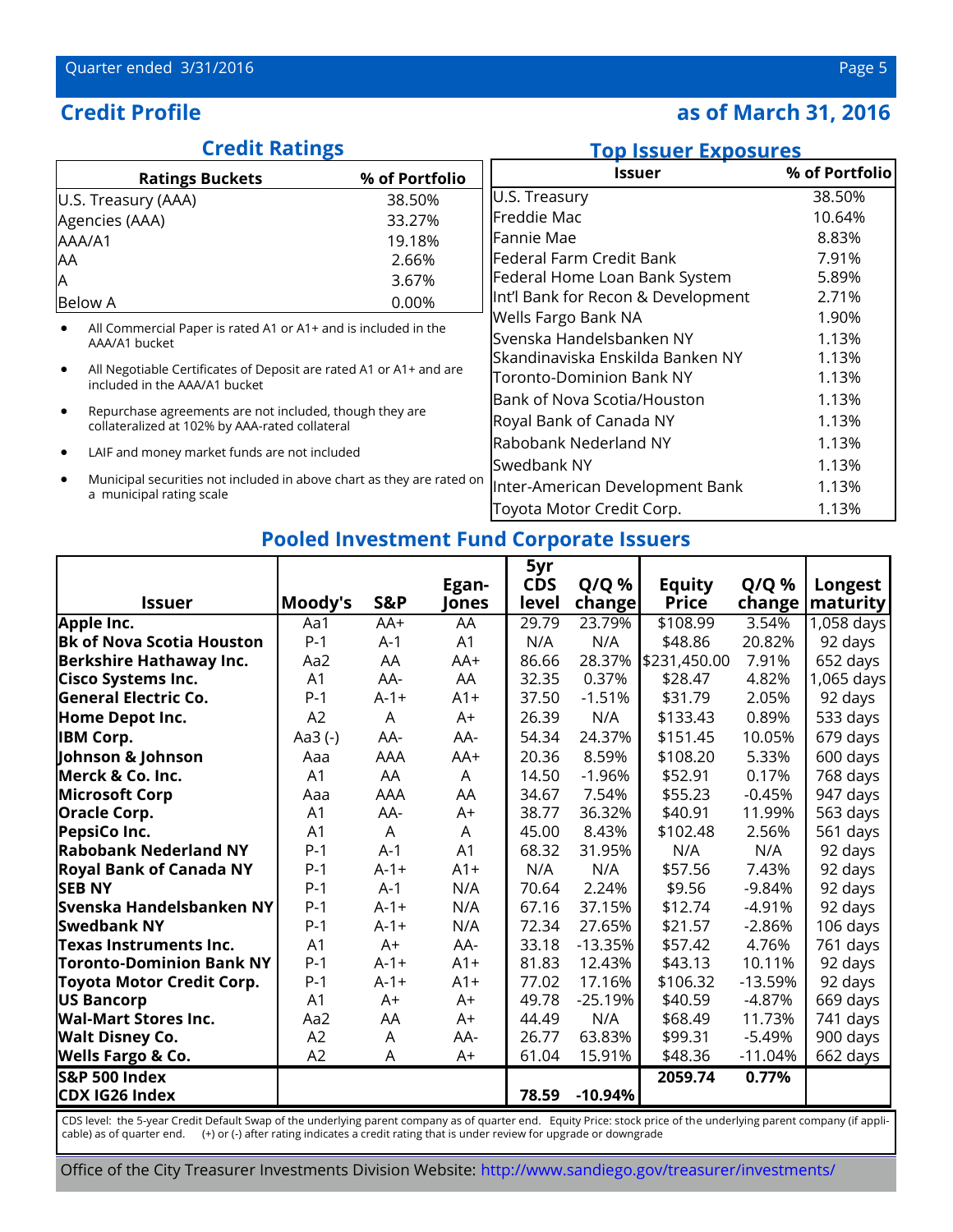#### **Portfolio Strategy**

At the January and March FOMC meetings, the Fed Funds target range was left at 0.25%-0.50%. The accompanying statements were fairly dovish, however, noting global and financial market developments. In the Summary of Economic Projections released after March's meeting, the median expected Fed Funds rate at the end of 2016 was lowered to 0.875%, signaling at most two rate increases this year.

While the pace and number of potential rate hikes has slowed, we are still in the midst of a rising rate regime. As such, we will continue to maintain a short duration position in the Core portfolio versus

the index in anticipation of the interest rate increases. It is currently positioned at about 89% of index duration, and will likely remain there over the next few quarters in an effort to not only outperform the index, but more importantly to mitigate portfolio losses as rates rise.

The rates on overnight investments have increased with the December rate hike, though they remain very low. As such, we will continue to keep overnight cash balances fairly low and manage liquidity through upcoming maturities and by investing out to future known cash outflows such

as payroll and debt service payment dates.

Given that rates are likely to rise over the next several years, we will look to add some additional floating rate exposure to both the Core and Liquidity portfolios. This will allow us to capture higher coupon income more quickly, and will lower the amount of unrealized losses in the portfolios as these types of securities tend to remain near a par price due to the frequent rate resets.

Another upcoming development will be the final implementation of the new money market fund regulations, which is set to occur in October. As floating Net Asset Values, redemption fees and gates are imposed on prime money funds, we should see a large shift of money from prime to government money market funds. This should help increase the rates we can earn on commercial paper, certificates of deposit, and other investments based off of LIBOR (London Interbank Offered Rate) as less money is invested in the prime funds that purchase these securities. This could provide a nice increase in yield to both the Core and Liquidity portfolios, and we will continue to look at ways to opportunistically increase these holdings while still maintaining safety of principal and liquidity.

#### **Projected Portfolio Cash Flows\***

The Investment staff have reviewed and the City Treasurer has affirmed that the Pooled Investment Fund has sufficient maturities and liquidity to meet the City's expenditure requirements for the next six months per California Government Code §53646.

| <b>MONTH</b>     | <b>CASH INFLOWS</b> | <b>CASH OUTFLOWS</b> | <b>NET MONTHLY</b><br><b>CASHFLOWS</b> | <b>CUMULATIVE NET</b><br><b>CASHFLOWS</b> |
|------------------|---------------------|----------------------|----------------------------------------|-------------------------------------------|
| <b>April</b>     | 320                 | 265                  | $\overline{55}$                        | $\overline{55}$                           |
| May              | 410                 | 255                  | 155                                    | 210                                       |
| June             | 308                 | 182                  | 126                                    | 336                                       |
| July             | 473                 | 520                  | $-47$                                  | 289                                       |
| <b>August</b>    | 259                 | 226                  | 33                                     | 322                                       |
| <b>September</b> | $\overline{212}$    | 189                  | 23                                     | 345                                       |

(All dollar amounts in millions)

#### **Legend:**

Cash Inflows- All revenues, reimbursements, interest receipts and investment maturities.

Cash Outflows- All disbursements to include payroll, pension payroll, accounts payable and wire transfer payments (e.g. water payments, IRS taxes and bond payments)**.**

Cumulative Net Cashflow- All future cumulative net flows available for reinvestment. Since the target duration of the Liquidity Portfolio is approximately .33 years, it will not be unusual for the cumulative net Cashflow figure to equal or closely approximate the size of the Liquidity Portfolio.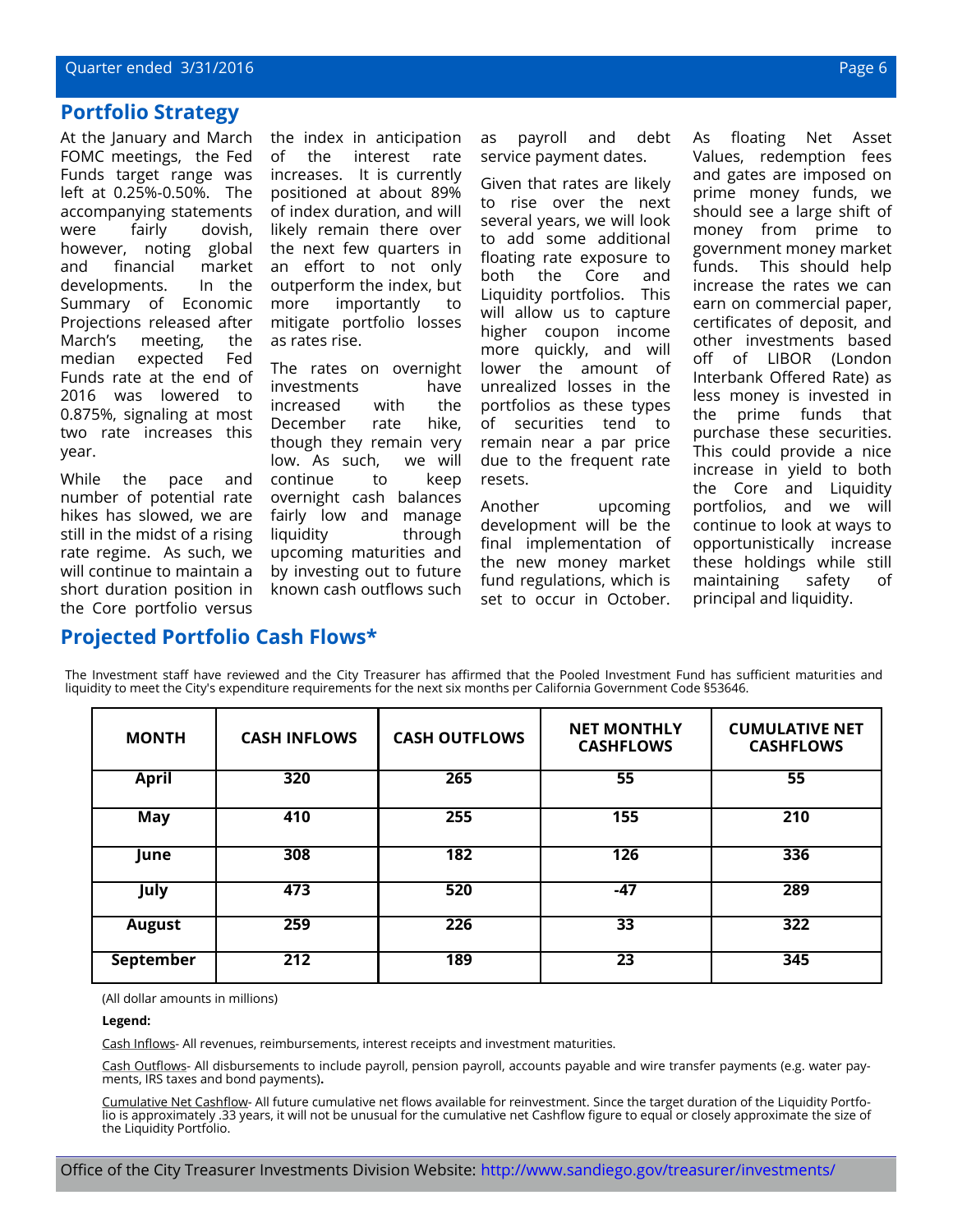## **Portfolio Compliance with Investment Policy**

The City of San Diego Pooled Investment Fund is in full compliance with the City Treasurer's Investment Policy, which is more restrictive than the current California Government Code. The Investment Policy is reviewed annually by the City's Investment Advisory Committee and accepted by the City Council.

| Category                                    | Standard                                                         | Comment                      |  |
|---------------------------------------------|------------------------------------------------------------------|------------------------------|--|
| Duration (Core)                             | BAML 1-3 Year +/-20%                                             | Complies - 88.98%            |  |
| Duration (Liquidity)<br>Maximum Maturity    | BAML US T-bill 3-6 months +/-40%                                 | Complies - 84.60%            |  |
|                                             | 5 years                                                          | <b>Complies</b>              |  |
| Supranationals                              | 30% maximum                                                      | Complies - 3.84%             |  |
| <b>FNMA</b>                                 | 33.3% maximum                                                    | Complies-8.83%               |  |
| <b>FHLMC</b>                                | 33.3% maximum                                                    | Complies - 10.64%            |  |
| <b>FHLB</b>                                 | 33.3% maximum                                                    | Complies - 5.89%             |  |
| <b>FFCB</b>                                 | 33.3% maximum                                                    | Complies - 7.91%             |  |
| <b>Callable Securities</b>                  | 30% maximum                                                      | Complies - 4.99%             |  |
| MBS/CMO's                                   | 5 yr maximum- 20% max.                                           | Complies - None in Portfolio |  |
| Asset-backed                                | 5 yr maximum-20% max.                                            | Complies - 3.33%             |  |
| <b>Commercial Paper</b>                     | A1/P1-5% per issuer                                              | Complies                     |  |
|                                             | 25% maximum                                                      | Complies - 2.26%             |  |
| <b>Banker's Acceptances</b>                 | A1/P1-5% per issuer                                              | Complies - None in Portfolio |  |
|                                             | 40% maximum                                                      | Complies - None in Portfolio |  |
| Medium Term Notes (includes Bank<br>Notes)  | 'A' Rating by at least two agencies                              | Complies                     |  |
|                                             | 5 year maximum                                                   | Complies                     |  |
|                                             | 30% maximum                                                      | Complies - 7.01%             |  |
| <b>Mutual Funds</b>                         | 20% maximum; 5% maximum per<br>fund                              | Complies - None in Portfolio |  |
| <b>FDIC-insured Certificates of Deposit</b> | 2% maximum                                                       | Complies - None in Portfolio |  |
| <b>Certificate and Public Deposits</b>      | 30% maximum                                                      | Complies - 9.07%             |  |
| <b>Reverse Repos</b>                        | 20% maximum                                                      | Complies - None in Portfolio |  |
| Futures and Options                         | Prohibited                                                       | Complies - None in Portfolio |  |
| Custody                                     | Bank trust dept.                                                 | Complies - Citigroup         |  |
| Exposure per issuer                         | 5% of total portfolio                                            | <b>Complies</b>              |  |
| (corporate)                                 |                                                                  |                              |  |
| <b>Structured Notes</b>                     | 8% maximum/no multiple index<br>structures.                      | Complies - None in Portfolio |  |
| <b>Municipal Securities</b>                 | 'A' Issuer Rating by an NRSRO                                    | Complies                     |  |
|                                             | 20% maximum                                                      | Complies - None in Portfolio |  |
|                                             | 5% of total portfolio exposure per                               | Complies - None in Portfolio |  |
|                                             | Issuer or Insurer, excluding Califor-<br>nia General Obligations |                              |  |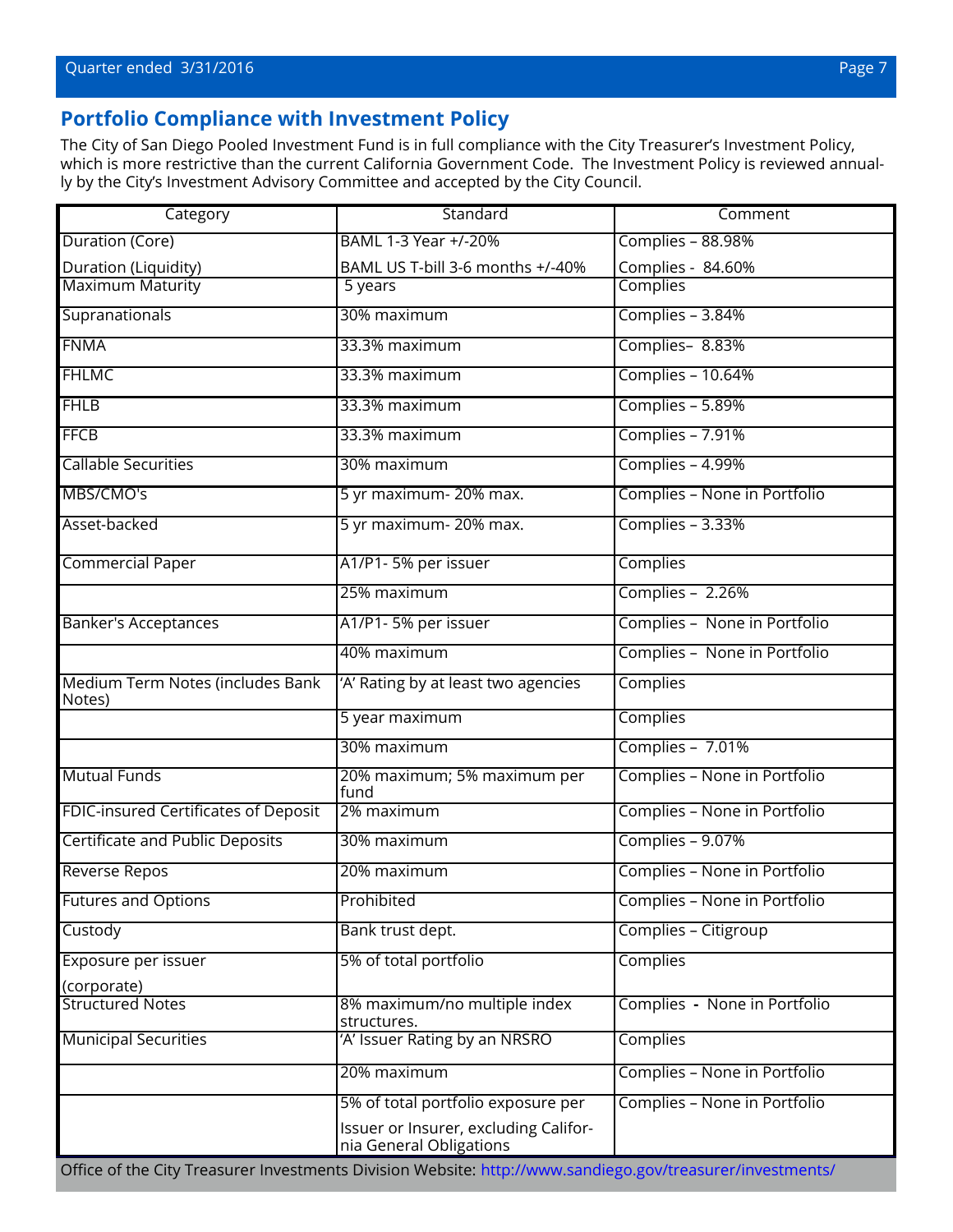| <b>US Treasury Note</b><br><b>US Treasury</b><br>0.75<br>3/15/2017<br>\$25,000,000.00<br>\$24,898,437.50<br>\$25,028,250.00<br>0.5<br>3/31/2017<br>\$25,000,000.00<br>\$24,968,750.00<br>\$24,970,750.00<br>US Treasury Note<br><b>US Treasury</b><br>0.875<br><b>US Treasury Note</b><br><b>US Treasury</b><br>4/15/2017<br>\$25,000,000.00<br>\$24,970,703.13<br>\$25,059,500.00<br>0.875<br>US Treasury<br>5/15/2017<br>\$25,000,000.00<br>\$25,059,500.00<br><b>US Treasury Note</b><br>\$25,072,265.63<br>0.625<br>5/31/2017<br>\$25,000,000.00<br>\$24,985,250.00<br>US Treasury Note<br><b>US Treasury</b><br>\$25,005,859.38<br>0.875<br>\$25,000,000.00<br>\$25,061,500.00<br>US Treasury Note<br><b>US Treasury</b><br>6/15/2017<br>\$24,981,445.31<br>0.625<br>6/30/2017<br>\$25,000,000.00<br>\$24,983,500.00<br>US Treasury Note<br><b>US Treasury</b><br>\$24,989,257.81 |  |
|----------------------------------------------------------------------------------------------------------------------------------------------------------------------------------------------------------------------------------------------------------------------------------------------------------------------------------------------------------------------------------------------------------------------------------------------------------------------------------------------------------------------------------------------------------------------------------------------------------------------------------------------------------------------------------------------------------------------------------------------------------------------------------------------------------------------------------------------------------------------------------------|--|
|                                                                                                                                                                                                                                                                                                                                                                                                                                                                                                                                                                                                                                                                                                                                                                                                                                                                                        |  |
|                                                                                                                                                                                                                                                                                                                                                                                                                                                                                                                                                                                                                                                                                                                                                                                                                                                                                        |  |
|                                                                                                                                                                                                                                                                                                                                                                                                                                                                                                                                                                                                                                                                                                                                                                                                                                                                                        |  |
|                                                                                                                                                                                                                                                                                                                                                                                                                                                                                                                                                                                                                                                                                                                                                                                                                                                                                        |  |
|                                                                                                                                                                                                                                                                                                                                                                                                                                                                                                                                                                                                                                                                                                                                                                                                                                                                                        |  |
|                                                                                                                                                                                                                                                                                                                                                                                                                                                                                                                                                                                                                                                                                                                                                                                                                                                                                        |  |
|                                                                                                                                                                                                                                                                                                                                                                                                                                                                                                                                                                                                                                                                                                                                                                                                                                                                                        |  |
| 0.875<br>7/15/2017<br>\$25,000,000.00<br>\$25,060,500.00<br>US Treasury Note<br><b>US Treasury</b><br>\$24,892,578.13                                                                                                                                                                                                                                                                                                                                                                                                                                                                                                                                                                                                                                                                                                                                                                  |  |
| 0.625<br><b>US Treasury Note</b><br>7/31/2017<br>\$25,000,000.00<br>\$24,978,500.00<br><b>US Treasury</b><br>\$24,947,265.63                                                                                                                                                                                                                                                                                                                                                                                                                                                                                                                                                                                                                                                                                                                                                           |  |
| 0.625<br>8/31/2017<br>\$25,000,000.00<br>\$24,980,500.00<br>US Treasury Note<br><b>US Treasury</b><br>\$24,974,609.38                                                                                                                                                                                                                                                                                                                                                                                                                                                                                                                                                                                                                                                                                                                                                                  |  |
| <b>US Treasury Note</b><br><b>US Treasury</b><br>1<br>9/15/2017<br>\$25,000,000.00<br>\$25,107,500.00<br>\$24,956,054.69                                                                                                                                                                                                                                                                                                                                                                                                                                                                                                                                                                                                                                                                                                                                                               |  |
| 0.625<br>9/30/2017<br><b>US Treasury Note</b><br><b>US Treasury</b><br>\$25,000,000.00<br>\$24,984,375.00<br>\$24,967,750.00                                                                                                                                                                                                                                                                                                                                                                                                                                                                                                                                                                                                                                                                                                                                                           |  |
| <b>US Treasury Note</b><br><b>US Treasury</b><br>0.875<br>10/15/2017<br>\$25,000,000.00<br>\$24,964,843.75<br>\$25,060,500.00                                                                                                                                                                                                                                                                                                                                                                                                                                                                                                                                                                                                                                                                                                                                                          |  |
| 0.75<br>10/31/2017<br>\$25,000,000.00<br>\$24,985,354.01<br>\$25,008,750.00<br>US Treasury Note<br><b>US Treasury</b>                                                                                                                                                                                                                                                                                                                                                                                                                                                                                                                                                                                                                                                                                                                                                                  |  |
| 0.875<br>11/15/2017<br>\$25,000,000.00<br>\$25,062,500.00<br>US Treasury Note<br><b>US Treasury</b><br>\$24,984,375.00                                                                                                                                                                                                                                                                                                                                                                                                                                                                                                                                                                                                                                                                                                                                                                 |  |
| 0.875<br><b>US Treasury Note</b><br>11/30/2017<br>\$25,000,000.00<br>\$24,976,562.50<br>\$25,061,500.00<br><b>US Treasury</b>                                                                                                                                                                                                                                                                                                                                                                                                                                                                                                                                                                                                                                                                                                                                                          |  |
| 12/15/2017<br>1<br>\$25,000,000.00<br>\$25,111,250.00<br>US Treasury Note<br><b>US Treasury</b><br>\$24,896,484.38                                                                                                                                                                                                                                                                                                                                                                                                                                                                                                                                                                                                                                                                                                                                                                     |  |
| 1<br><b>US Treasury Note</b><br>US Treasury<br>12/31/2017<br>\$25,000,000.00<br>\$25,120,250.00<br>\$24,952,148.44                                                                                                                                                                                                                                                                                                                                                                                                                                                                                                                                                                                                                                                                                                                                                                     |  |
| 0.875<br><b>US Treasury Note</b><br>1/15/2018<br>\$25,000,000.00<br>\$25,063,500.00<br><b>US Treasury</b><br>\$25,075,195.31                                                                                                                                                                                                                                                                                                                                                                                                                                                                                                                                                                                                                                                                                                                                                           |  |
| 0.75<br><b>US Treasury</b><br>1/31/2018<br>\$25,000,000.00<br>\$24,985,866.67<br>\$25,008,750.00<br>US Treasury Note                                                                                                                                                                                                                                                                                                                                                                                                                                                                                                                                                                                                                                                                                                                                                                   |  |
| $\mathbf{1}$<br>2/15/2018<br>\$25,000,000.00<br><b>US Treasury Note</b><br><b>US Treasury</b><br>\$24,982,421.88<br>\$25,118,250.00                                                                                                                                                                                                                                                                                                                                                                                                                                                                                                                                                                                                                                                                                                                                                    |  |
| 0.75<br>2/28/2018<br>\$25,000,000.00<br>\$25,005,750.00<br>US Treasury Note<br><b>US Treasury</b><br>\$24,974,142.32                                                                                                                                                                                                                                                                                                                                                                                                                                                                                                                                                                                                                                                                                                                                                                   |  |
| 1<br>3/15/2018<br>\$25,000,000.00<br>\$25,122,000.00<br>US Treasury Note<br><b>US Treasury</b><br>\$25,073,242.19                                                                                                                                                                                                                                                                                                                                                                                                                                                                                                                                                                                                                                                                                                                                                                      |  |
| 0.875<br>3/31/2018<br>\$25,000,000.00<br>\$25,041,015.63<br>\$25,066,500.00<br>US Treasury Note<br><b>US Treasury</b>                                                                                                                                                                                                                                                                                                                                                                                                                                                                                                                                                                                                                                                                                                                                                                  |  |
| 1<br>5/15/2018<br>\$25,000,000.00<br>\$25,117,250.00<br>US Treasury Note<br><b>US Treasury</b><br>\$25,046,875.00                                                                                                                                                                                                                                                                                                                                                                                                                                                                                                                                                                                                                                                                                                                                                                      |  |
| 1.125<br>6/15/2018<br>\$25,000,000.00<br>\$25,187,500.00<br>US Treasury Note<br><b>US Treasury</b><br>\$25,091,796.88                                                                                                                                                                                                                                                                                                                                                                                                                                                                                                                                                                                                                                                                                                                                                                  |  |
| 0.875<br>7/15/2018<br>\$25,000,000.00<br>\$25,046,000.00<br>US Treasury Note<br><b>US Treasury</b><br>\$24,861,328.13                                                                                                                                                                                                                                                                                                                                                                                                                                                                                                                                                                                                                                                                                                                                                                  |  |
| <b>US Treasury Note</b><br><b>US Treasury</b><br>1<br>8/15/2018<br>\$25,000,000.00<br>\$24,994,140.63<br>\$25,116,250.00                                                                                                                                                                                                                                                                                                                                                                                                                                                                                                                                                                                                                                                                                                                                                               |  |
| 1<br>US Treasury Note<br>US Treasury<br>9/15/2018<br>\$25,000,000.00<br>\$25,062,500.00<br>\$25,119,250.00                                                                                                                                                                                                                                                                                                                                                                                                                                                                                                                                                                                                                                                                                                                                                                             |  |
| 0.875<br>10/15/2018<br>\$25,000,000.00<br>\$24,898,613.60<br>\$25,039,000.00<br>US Treasury Note<br><b>US Treasury</b>                                                                                                                                                                                                                                                                                                                                                                                                                                                                                                                                                                                                                                                                                                                                                                 |  |
| 1.25<br>11/15/2018<br>\$25,000,000.00<br>\$25,269,500.00<br>US Treasury Note<br><b>US Treasury</b><br>\$25,010,302.20                                                                                                                                                                                                                                                                                                                                                                                                                                                                                                                                                                                                                                                                                                                                                                  |  |
| 1.25<br>12/15/2018<br>\$25,000,000.00<br>\$25,283,250.00<br><b>US Treasury Note</b><br><b>US Treasury</b><br>\$24,943,967.73                                                                                                                                                                                                                                                                                                                                                                                                                                                                                                                                                                                                                                                                                                                                                           |  |
| 1.125<br>1/15/2019<br><b>US Treasury Note</b><br>\$25,000,000.00<br>\$25,195,250.00<br><b>US Treasury</b><br>\$25,119,580.61                                                                                                                                                                                                                                                                                                                                                                                                                                                                                                                                                                                                                                                                                                                                                           |  |
| <b>US Treasury Note</b><br><b>US Treasury</b><br>1<br>3/15/2019<br>\$25,000,000.00<br>\$24,888,671.88<br>\$25,097,750.00                                                                                                                                                                                                                                                                                                                                                                                                                                                                                                                                                                                                                                                                                                                                                               |  |
| <b>US Treasury Total</b><br>38.50%<br>\$850,000,000.00<br>\$849,451,030.33<br>\$852,523,500.00                                                                                                                                                                                                                                                                                                                                                                                                                                                                                                                                                                                                                                                                                                                                                                                         |  |
|                                                                                                                                                                                                                                                                                                                                                                                                                                                                                                                                                                                                                                                                                                                                                                                                                                                                                        |  |
| 0.3<br>4/8/2016<br>\$25,000,000.00<br>Agency Discount Note<br>Fannie Mae<br>\$24,955,625.00<br>\$24,999,000.00                                                                                                                                                                                                                                                                                                                                                                                                                                                                                                                                                                                                                                                                                                                                                                         |  |
| 0.32<br>Agency Discount Note<br>Federal Farm Credit Bank<br>5/4/2016<br>\$25,000,000.00<br>\$24,951,777.78<br>\$24,994,000.00                                                                                                                                                                                                                                                                                                                                                                                                                                                                                                                                                                                                                                                                                                                                                          |  |
| 0.5<br>Agency Note<br>Freddie Mac<br>5/13/2016<br>\$20,000,000.00<br>\$19,999,812.21<br>\$20,003,400.00                                                                                                                                                                                                                                                                                                                                                                                                                                                                                                                                                                                                                                                                                                                                                                                |  |
| 0.25<br><b>Agency Note</b><br>Federal Home Loan Bank<br>5/18/2016<br>\$25,000,000.00<br>\$24,981,450.00<br>\$25,001,250.00                                                                                                                                                                                                                                                                                                                                                                                                                                                                                                                                                                                                                                                                                                                                                             |  |
| 0.24<br>6/3/2016<br>\$15,000,000.00<br>Agency Discount Note<br>Fannie Mae<br>\$14,977,400.00<br>\$14,991,900.00                                                                                                                                                                                                                                                                                                                                                                                                                                                                                                                                                                                                                                                                                                                                                                        |  |
| Federal Home Loan Bank<br>0.4<br>Agency Note<br>6/17/2016<br>\$25,000,000.00<br>\$25,000,000.00<br>\$24,999,250.00                                                                                                                                                                                                                                                                                                                                                                                                                                                                                                                                                                                                                                                                                                                                                                     |  |
| <b>Agency Discount Note</b><br>Federal Farm Credit Bank<br>0.6<br>6/20/2016<br>\$25,000,000.00<br>\$24,982,750.00<br>\$24,924,583.33                                                                                                                                                                                                                                                                                                                                                                                                                                                                                                                                                                                                                                                                                                                                                   |  |
| Agency Note<br>Federal Home Loan Bank<br>0.43<br>7/1/2016<br>\$25,000,000.00<br>\$24,998,660.98<br>\$25,009,000.00                                                                                                                                                                                                                                                                                                                                                                                                                                                                                                                                                                                                                                                                                                                                                                     |  |
| Agency Discount Note<br>0.26<br>Fannie Mae<br>7/1/2016<br>\$25,000,000.00<br>\$24,977,250.00<br>\$24,953,958.33                                                                                                                                                                                                                                                                                                                                                                                                                                                                                                                                                                                                                                                                                                                                                                        |  |
| Federal Home Loan Bank<br>0.56<br>Agency Discount Note<br>7/15/2016<br>\$25,000,000.00<br>\$24,973,750.00<br>\$24,929,222.22                                                                                                                                                                                                                                                                                                                                                                                                                                                                                                                                                                                                                                                                                                                                                           |  |
| 0.5<br>Agency Discount Note<br>Freddie Mac<br>7/29/2016<br>\$25,000,000.00<br>\$24,931,250.00<br>\$24,970,250.00                                                                                                                                                                                                                                                                                                                                                                                                                                                                                                                                                                                                                                                                                                                                                                       |  |
| Agency Discount Note<br>Federal Farm Credit Bank<br>0.34<br>8/12/2016<br>\$25,000,000.00<br>\$24,963,000.00<br>\$24,931,291.67                                                                                                                                                                                                                                                                                                                                                                                                                                                                                                                                                                                                                                                                                                                                                         |  |
| 0.625<br>Agency Note<br>Fannie Mae<br>8/26/2016<br>\$25,000,000.00<br>\$24,987,120.37<br>\$25,016,250.00                                                                                                                                                                                                                                                                                                                                                                                                                                                                                                                                                                                                                                                                                                                                                                               |  |
| Agency Discount Note<br>0.44<br>\$25,000,000.00<br>Fannie Mae<br>9/9/2016<br>\$24,939,805.56<br>\$24,953,000.00                                                                                                                                                                                                                                                                                                                                                                                                                                                                                                                                                                                                                                                                                                                                                                        |  |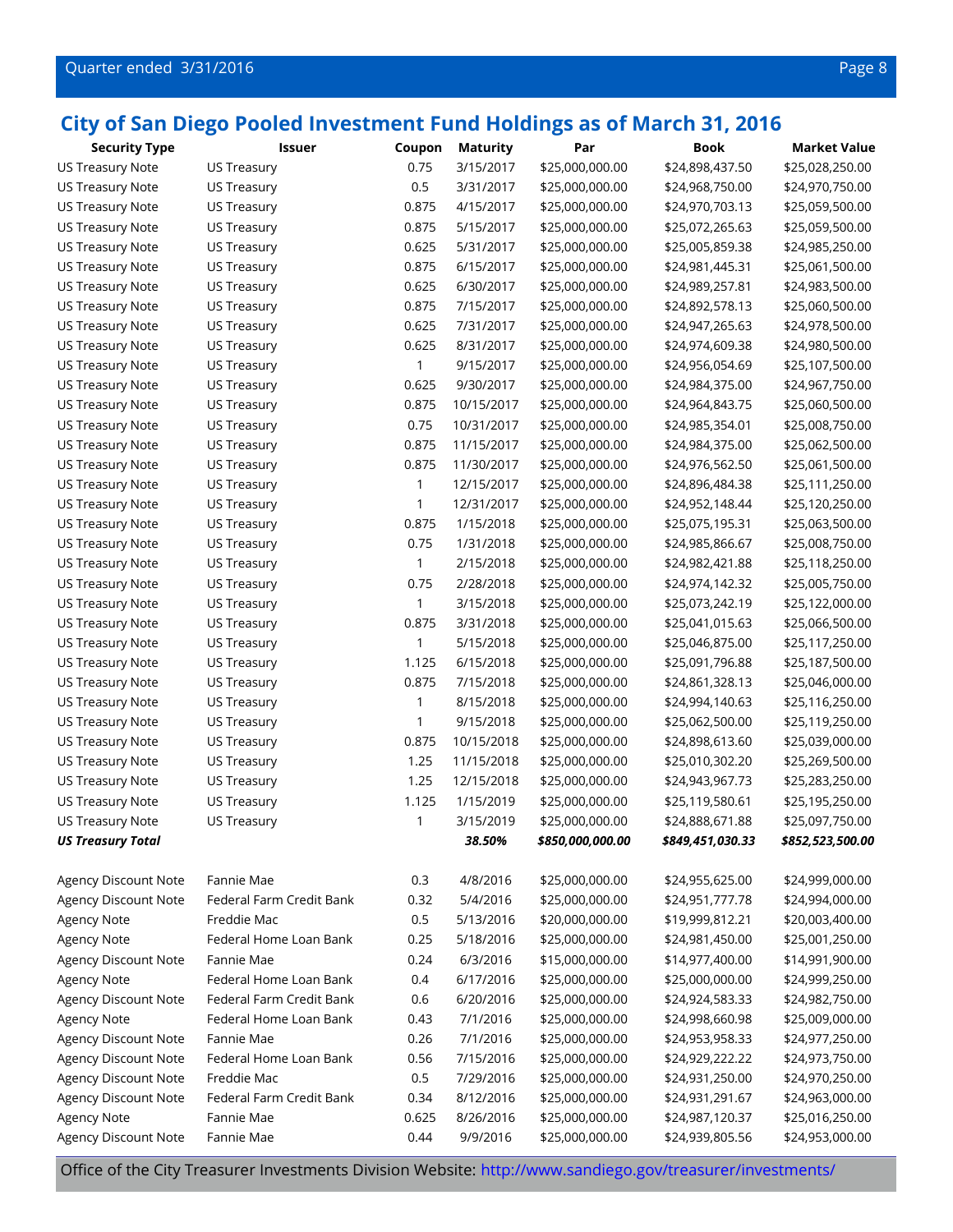#### Quarter ended 3/31/2016 Page 9

## **City of San Diego Pooled Investment Fund Holdings as of March 31, 2016 (cont.)**

| <b>Security Type</b>             | <b>Issuer</b>                        | Coupon  | <b>Maturity</b> | Par              | <b>Book</b>      | <b>Market Value</b> |
|----------------------------------|--------------------------------------|---------|-----------------|------------------|------------------|---------------------|
| Agency Discount Note Freddie Mac |                                      | 0.49    | 9/23/2016       | \$25,000,000.00  | \$24,932,965.28  | \$24,949,000.00     |
| <b>Agency Note</b>               | Federal Farm Credit Bank             | 0.5426  | 11/4/2016       | \$25,000,000.00  | \$25,000,000.00  | \$25,010,750.00     |
| Agency Discount Note             | Federal Farm Credit Bank             | 0.63    | 11/18/2016      | \$25,000,000.00  | \$24,889,750.00  | \$24,924,500.00     |
| Agency Note                      | Federal Home Loan Bank               | 0.55    | 11/25/2016      | \$20,000,000.00  | \$20,000,000.00  | \$20,003,800.00     |
| <b>Agency Note</b>               | Freddie Mac                          | 0.5     | 1/27/2017       | \$25,000,000.00  | \$24,962,488.89  | \$24,972,250.00     |
| Agency Discount Note             | Federal Farm Credit Bank             | 0.67    | 2/7/2017        | \$25,000,000.00  | \$24,843,201.39  | \$24,887,250.00     |
| <b>Agency Note</b>               | Freddie Mac                          | 0.875   | 2/22/2017       | \$25,000,000.00  | \$25,048,976.39  | \$25,048,750.00     |
| <b>Agency Note</b>               | Federal Farm Credit Bank             | 0.8     | 6/16/2017       | \$15,000,000.00  | \$14,995,950.00  | \$15,009,900.00     |
| <b>Agency Note</b>               | Freddie Mac                          | 0.75    | 7/14/2017       | \$25,000,000.00  | \$24,980,500.00  | \$25,009,000.00     |
| <b>Agency Note</b>               | Freddie Mac                          | 1       | 12/15/2017      | \$25,000,000.00  | \$24,974,250.00  | \$25,098,000.00     |
| <b>Agency Note</b>               | Federal Farm Credit Bank             | 1.125   | 12/18/2017      | \$10,000,000.00  | \$9,991,970.00   | \$10,059,000.00     |
| <b>Agency Note</b>               | Freddie Mac                          | 1.125   | 12/18/2017      | \$10,000,000.00  | \$10,000,000.00  | \$10,000,000.00     |
| <b>Agency Note</b>               | Fannie Mae                           | 1       | 12/28/2017      | \$10,000,000.00  | \$10,000,000.00  | \$10,002,300.00     |
| <b>Agency Note</b>               | Freddie Mac                          | 1.1     | 2/26/2018       | \$10,000,000.00  | \$10,000,000.00  | \$10,001,400.00     |
| <b>Agency Note</b>               | Fannie Mae                           | 0.875   | 3/28/2018       | \$25,000,000.00  | \$24,950,000.00  | \$25,042,500.00     |
| <b>Agency Note</b>               | Freddie Mac                          | 1.25    | 5/25/2018       | \$10,000,000.00  | \$9,992,000.00   | \$10,000,400.00     |
| <b>Agency Note</b>               | Fannie Mae                           | 1.45    | 11/23/2018      | \$10,000,000.00  | \$10,000,000.00  | \$10,000,000.00     |
| Agency Note                      | Fannie Mae                           | 1.375   | 1/28/2019       | \$25,000,000.00  | \$24,984,500.00  | \$25,325,750.00     |
| <b>Agency Note</b>               | Federal Home Loan Bank               | 1.6     | 1/29/2019       | \$10,000,000.00  | \$10,000,000.00  | \$10,006,000.00     |
| <b>Agency Note</b>               | Fannie Mae                           | 1.3     | 2/26/2019       | \$10,000,000.00  | \$10,000,000.00  | \$10,000,000.00     |
| <b>Agency Note</b>               | Freddie Mac                          | 1.5     | 3/29/2019       | \$10,000,000.00  | \$10,000,000.00  | \$10,014,700.00     |
| <b>Agency Note</b>               | Freddie Mac                          | 1.125   | 4/15/2019       | \$25,000,000.00  | \$24,991,750.00  | \$25,098,250.00     |
| <b>Agency Total</b>              |                                      |         | 33.27%          | \$735,000,000.00 | \$734,000,259.40 | \$735,297,550.00    |
|                                  |                                      |         |                 |                  |                  |                     |
| Supranational                    | Inter-American Development<br>Bank   | 1.125   | 8/28/2018       | \$25,000,000.00  | \$24,972,000.00  | \$25,055,250.00     |
| Supranational                    | Intl Bank Recon & Develop            | 1       | 10/5/2018       | \$25,000,000.00  | \$24,957,500.00  | \$25,079,250.00     |
| Supranational                    | Intl Bank Recon & Develop            | 1.35    | 2/26/2019       | \$10,000,000.00  | \$10,000,000.00  | \$10,002,400.00     |
| Supranational                    | Intl Bank Recon & Develop            | 1.25    | 7/26/2019       | \$25,000,000.00  | \$24,879,250.00  | \$25,060,750.00     |
| <b>Supranational Total</b>       |                                      |         | 3.84%           | \$85,000,000.00  | \$84,808,750.00  | \$85,197,650.00     |
|                                  |                                      |         |                 |                  |                  |                     |
| LAIF                             | California State Pool                | 0.37    | 4/1/2016        | \$60,004,171.85  | \$60,004,171.85  | \$60,004,171.85     |
| Commercial Paper                 | Toyota Motor Credit Corp.            | 0.57    | 7/1/2016        | \$25,000,000.00  | \$24,902,625.00  | \$24,969,666.67     |
| Commercial Paper                 | General Electric Capital Tsy<br>Svcs | 0.76    | 7/1/2016        | \$25,000,000.00  | \$24,902,361.11  | \$24,969,666.67     |
| Negotiable CD                    | <b>SEB NY</b>                        | 0.54    | 7/1/2016        | \$25,000,000.00  | \$25,000,000.00  | \$25,006,941.03     |
| Negotiable CD                    | <b>Toronto-Dominion Bank NY</b>      | 0.6     | 7/1/2016        | \$25,000,000.00  | \$25,000,000.00  | \$25,010,761.83     |
| Negotiable CD                    | Bank of Nova Scotia/Houston          | 0.54    | 7/1/2016        | \$25,000,000.00  | \$25,000,000.00  | \$25,006,962.44     |
| Negotiable CD                    | Svenska Handelsbanken NY             | 0.59    | 7/1/2016        | \$25,000,000.00  | \$25,000,781.85  | \$25,010,150.74     |
| Negotiable CD                    | Royal Bank of Canada NY              | 0.815   | 7/1/2016        | \$25,000,000.00  | \$25,000,000.00  | \$25,024,504.99     |
| Negotiable CD                    | Rabobank Nederland NY                | 0.78    | 7/1/2016        | \$25,000,000.00  | \$25,000,000.00  | \$25,022,276.51     |
| Negotiable CD                    | Swedbank NY                          | 0.75    | 7/15/2016       | \$25,000,000.00  | \$25,000,000.00  | \$25,023,474.40     |
| Negotiable CD                    | Wells Fargo Bank NA                  | 0.87    | 10/7/2016       | \$25,000,000.00  | \$25,000,000.00  | \$25,000,000.00     |
| MMKT, Repo, CP, CD               |                                      |         | 14.04%          | \$310,004,171.85 | \$309,809,939.81 | \$310,048,577.13    |
|                                  |                                      |         |                 |                  |                  |                     |
| Medium Term Note                 | Wells Fargo Bank NA                  | 0.7831  | 6/2/2016        | \$10,000,000.00  | \$10,000,000.00  | \$10,002,900.00     |
| Medium Term Note                 | US Bancorp                           | 0.8481  | 1/30/2017       | \$15,000,000.00  | \$15,000,000.00  | \$15,006,600.00     |
| Medium Term Note                 | Apple Inc.                           | 0.9     | 5/12/2017       | \$5,000,000.00   | \$4,996,550.00   | \$5,007,750.00      |
| Medium Term Note                 | PepsiCo Inc.                         | 0.8696  | 7/17/2017       | \$10,000,000.00  | \$10,000,000.00  | \$10,011,500.00     |
| Medium Term Note                 | Home Depot Inc                       | 1.00385 | 9/15/2017       | \$5,000,000.00   | \$5,000,000.00   | \$5,017,500.00      |
| Medium Term Note                 | PepsiCo Inc.                         | 1       | 10/13/2017      | \$5,000,000.00   | \$4,989,450.00   | \$5,009,400.00      |
| Medium Term Note                 | Oracle Corp.                         | 1.2     | 10/15/2017      | \$10,000,000.00  | \$9,962,500.00   | \$10,058,400.00     |
|                                  |                                      |         |                 |                  |                  |                     |